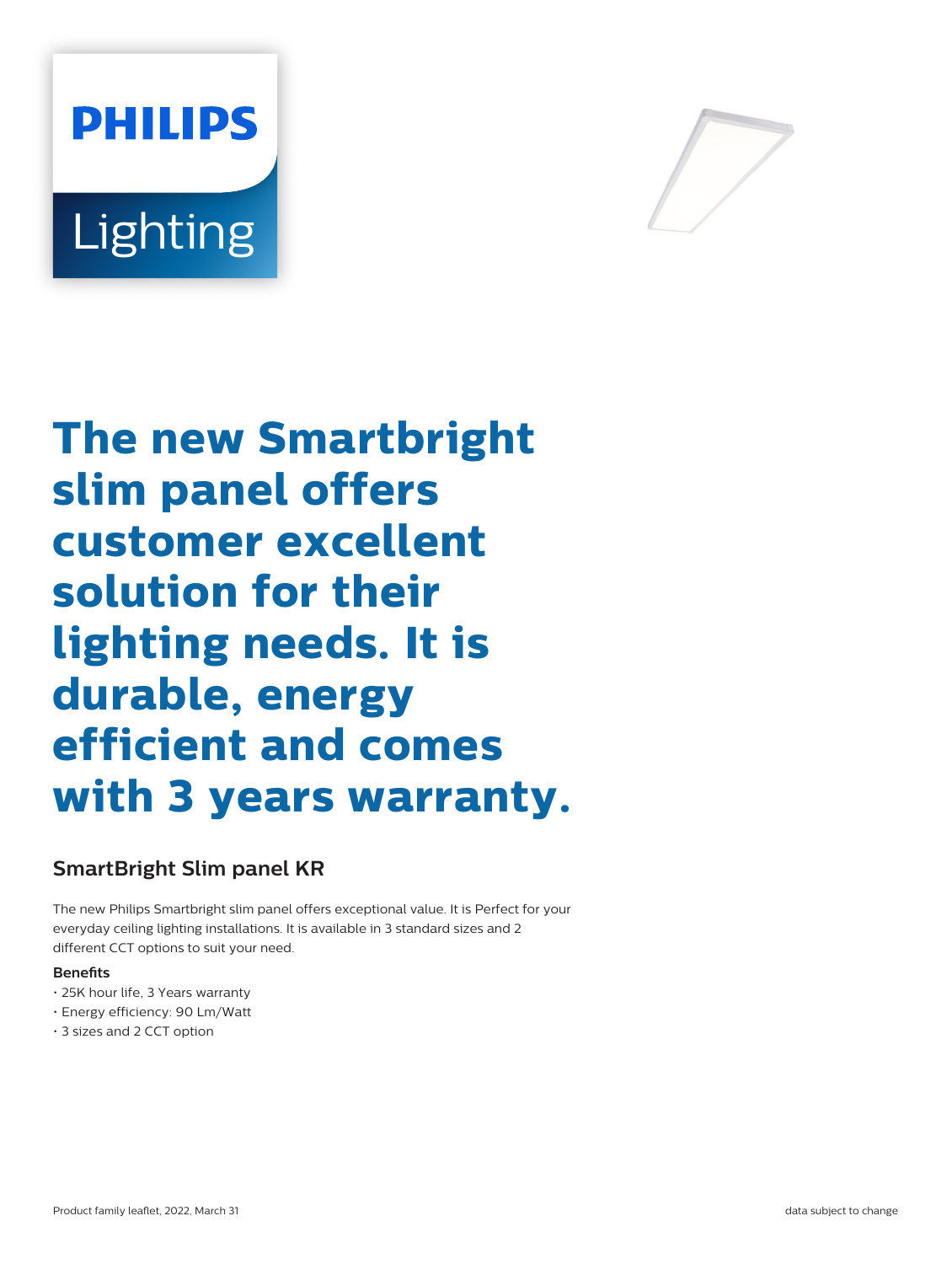# **SmartBright Slim panel KR**

#### **Features**

- 25000 hr life, 3 Years warranty
- $\cdot$  Pst<1.0, SVM<1.6CRI 80
- Class I, IP20/IK02
- Surge protection: 1KV/2KV
- CRI 80

### **Application**

- Offices
- Hospitality
- Retail

### **Versions**



**RC091V RC091V RC091V**